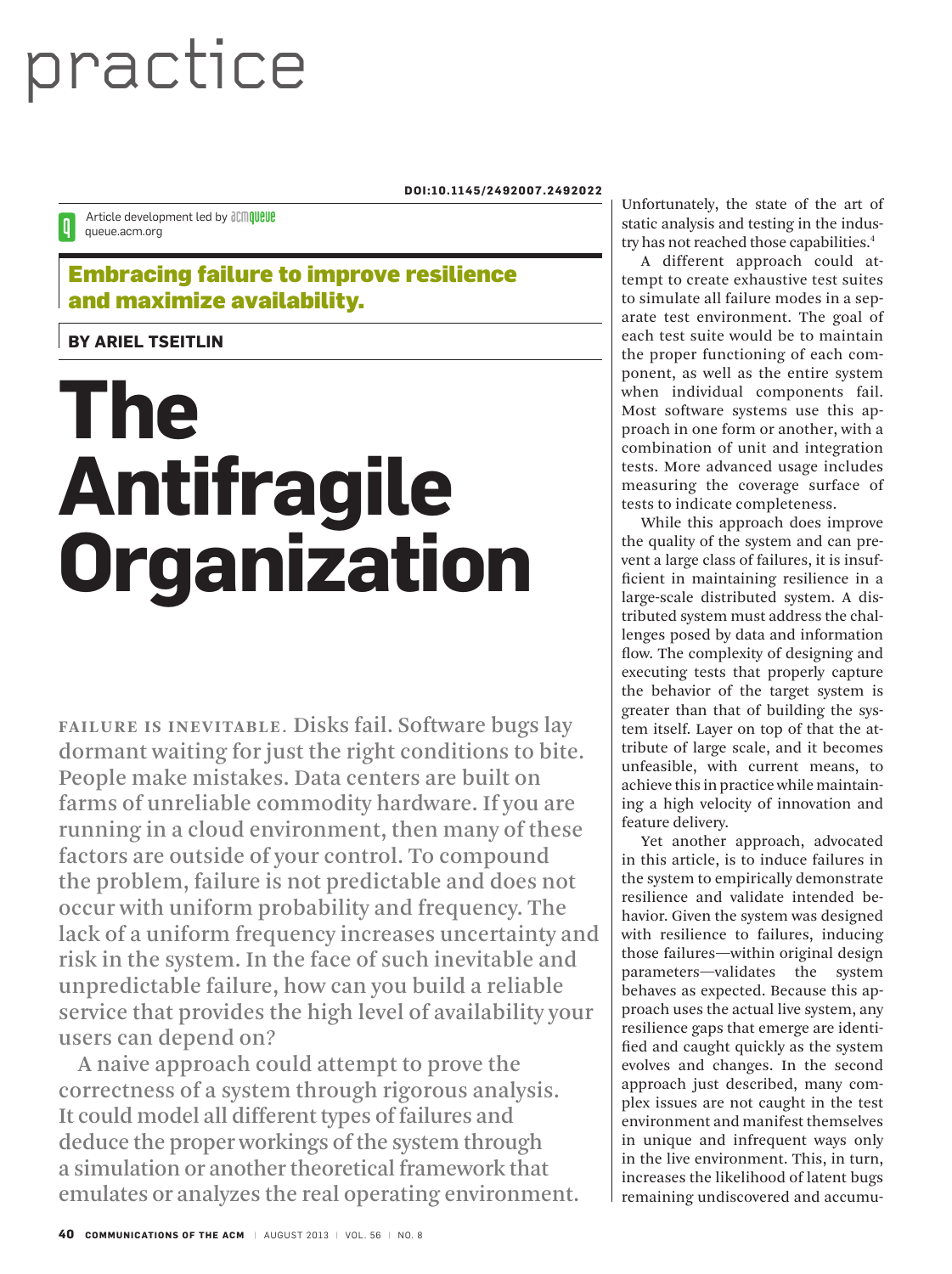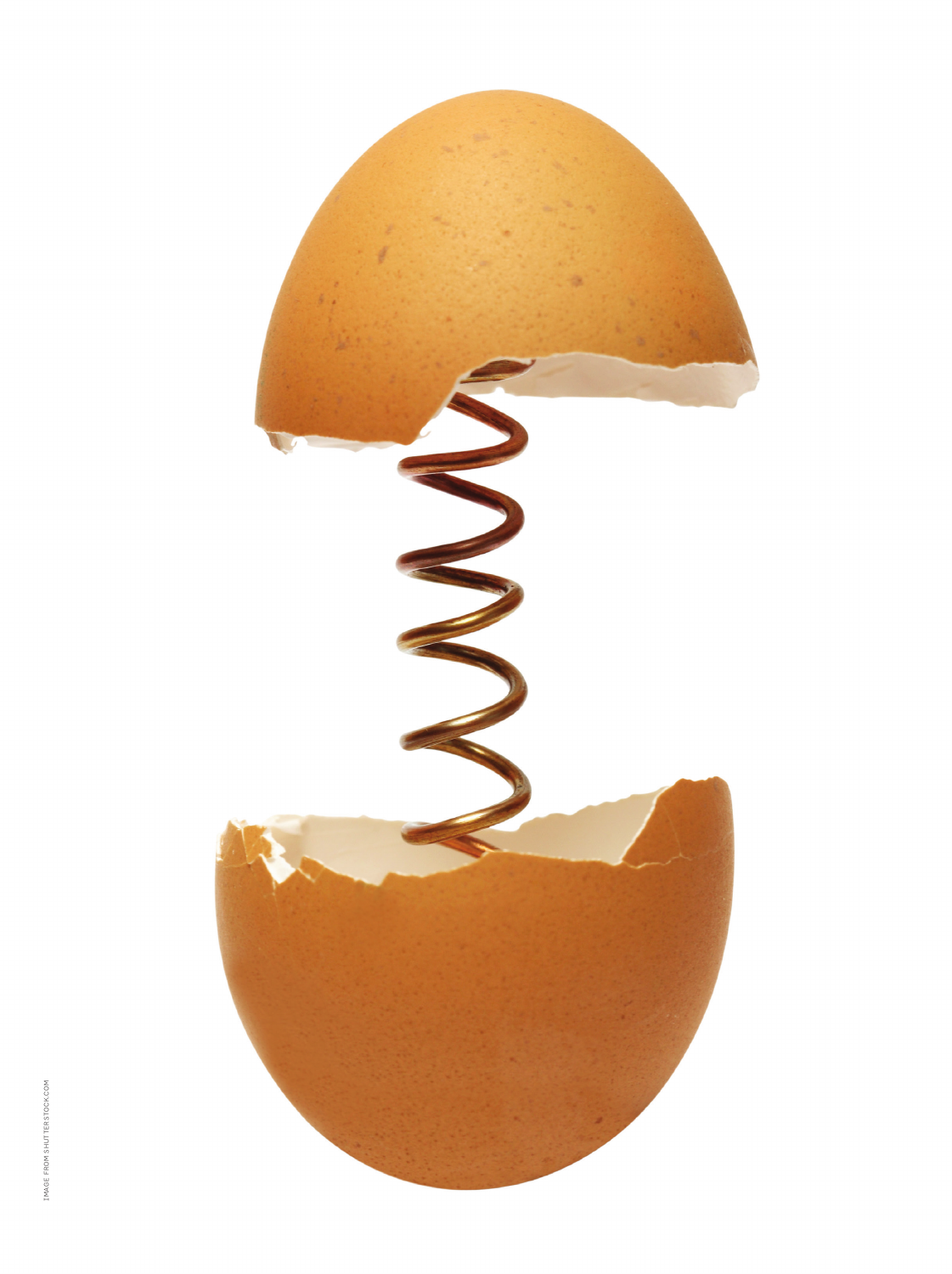lating, only to cause larger problems when the right failure mode occurs. With failure induction, the added need to model changes in the data, information flow, and deployment architecture in a test environment is minimized and presents less of an opportunity to miss problems.

Before going further, let's discuss what is meant by resilience and how to increase it.

Resilience is an attribute of a system that enables it to deal with failure in a way that does not cause the entire system to fail. It could involve minimizing the blast radius when a failure occurs or changing the user experience to work around a failing component. For example, if a movie recommendation service fails, the user can be presented with a nonpersonalized list of popular titles. A complex system is constantly undergoing varying degrees of failure. Resiliency is the measure by which it can recover, or be insulated, from failure, both current and future.7

There are two ways of increasing the resilience of a system:

**˲** *Build your application with redundancy and fault tolerance.* In a serviceoriented architecture, components are encapsulated in services. Services are made up of redundant execution units (instances) that protect clients from single- or multiple-unit failure. When an entire service fails, clients of that service must implement fault tolerance to localize the failure and continue to function.

**˲** *Reduce uncertainty by regularly inducing failure.* Increasing the frequency of failure reduces its uncertainty and the likelihood of an inappropriate or unexpected response. Each unique failure can be induced while observing the application. For each undesirable response to an induced failure, the first approach can be applied to prevent its recurrence. Although in practice it is not feasible to induce every possible failure, the exercise of enumerating possible failures and prioritizing them helps in understanding tolerable operating conditions and classifying failures when they fall outside those bounds.

The first item is well covered in other literature. The remainder of this article will focus on the second.

### **The Simian Army**

Once you have accepted the idea of inducing failure regularly, there are a few choices on how to proceed. One option is GameDays,<sup>1</sup> a set of scheduled exercises where failure is manually introduced or simulated to mirror real-world failure with the goal of both identifying the results and practicing the response—a fire drill of sorts. Used by the likes of Amazon and Google, GameDays are a great way to induce failure on a regular basis, validate assumptions about system behavior, and improve organizational response.

But what if you want a solution that is more scalable and automated—one that does not run once per quarter but rather once per week or even per day? You do not want failure to be a fire drill. You want it to be a nonevent—something that happens all the time in the background so that when a real failure occurs, it will simply blend in without any impact.

One way of achieving this is to engineer failure to occur in the live environment. This is how the idea for "monkeys" (autonomous agents really, but monkeys inspire the imagination) came to Netflix to wreak havoc and induce failure. Later the monkeys were assembled together and labeled the Simian Army.<sup>5</sup> A description of each resilience-related monkey follows.

Chaos Monkey. The failure of a virtual instance is the most common type of failure encountered in a typical public cloud environment. It can be caused by a power outage in the hosting rack, a disk failure, or a network partition that cuts off access. Regardless of the cause, the result is the same: the instance becomes unavailable. Inducing such failures helps ensure services do not rely on any on-instance state, instance affinity, or persistent connections.

To address this need, Netflix created its first monkey: Chaos Monkey, which randomly terminates virtual instances in a production environment—instances that are serving live customer traffic.<sup>3</sup>

Chaos Monkey starts by looking into a service registry to find all the services that are running. In Netflix's case, this is done through a combination of Asgard<sup>6</sup> and Edda.<sup>2</sup> Each service can override the default Chaos Monkey configuration to change termination probability or opt out entirely. Each hour, Chaos Monkey wakes up, rolls the dice, and terminates the affected instances using Amazon Web Services (AWS) APIs.

Chaos Monkey can optionally send an email message to the service owner when a termination is made, but most service owners do not enable this option because instance terminations are common enough occurrences that they do not cause any service degradation.

Chaos Gorilla. With Chaos Monkey, a system is resilient to individual instance failure, but what if an entire data center was to become unavailable? What would be the impact to users if an entire Amazon availability zone (AZ) went offline? To answer that question and to make sure such an event would have minimal customer impact, Netflix created Chaos Gorilla.

Chaos Gorilla causes an entire AZ to fail. It simulates two failure modes:

**˲** *Network partition.* The instances in the zone are still running and can communicate with each other but are unable to communicate with any service outside the zone and are not reachable by any other service outside the zone.

**˲** *Total zone failure.* All instances in the zone are terminated.

Chaos Gorilla causes massive damage and requires a sophisticated control system to rebalance load. For Net flix, that system is still being developed, and as a result, Chaos Gorilla is run manually, similar to the GameDay exercises mentioned previously. With each successive run, Chaos Gorilla becomes more aggressive in the way it executes the failures—the goal being to run it in an automated unattended way as in Chaos Monkey.

Chaos Kong. A region is made up of multiple data centers (availability zones) that are meant to be isolated from one another. A robust deployment architecture has AZ redundancy by using multiple AZs. In practice, regionwide failures do occur, which makes single-region deployments insufficient in providing resilience to regionwide failures. Once a system is deployed redundantly to multiple regions, region failure must be tested analogously to instances and availability zones. Chaos Kong serves that purpose. Netflix is working toward the goal of taking an entire region offline with Chaos Kong.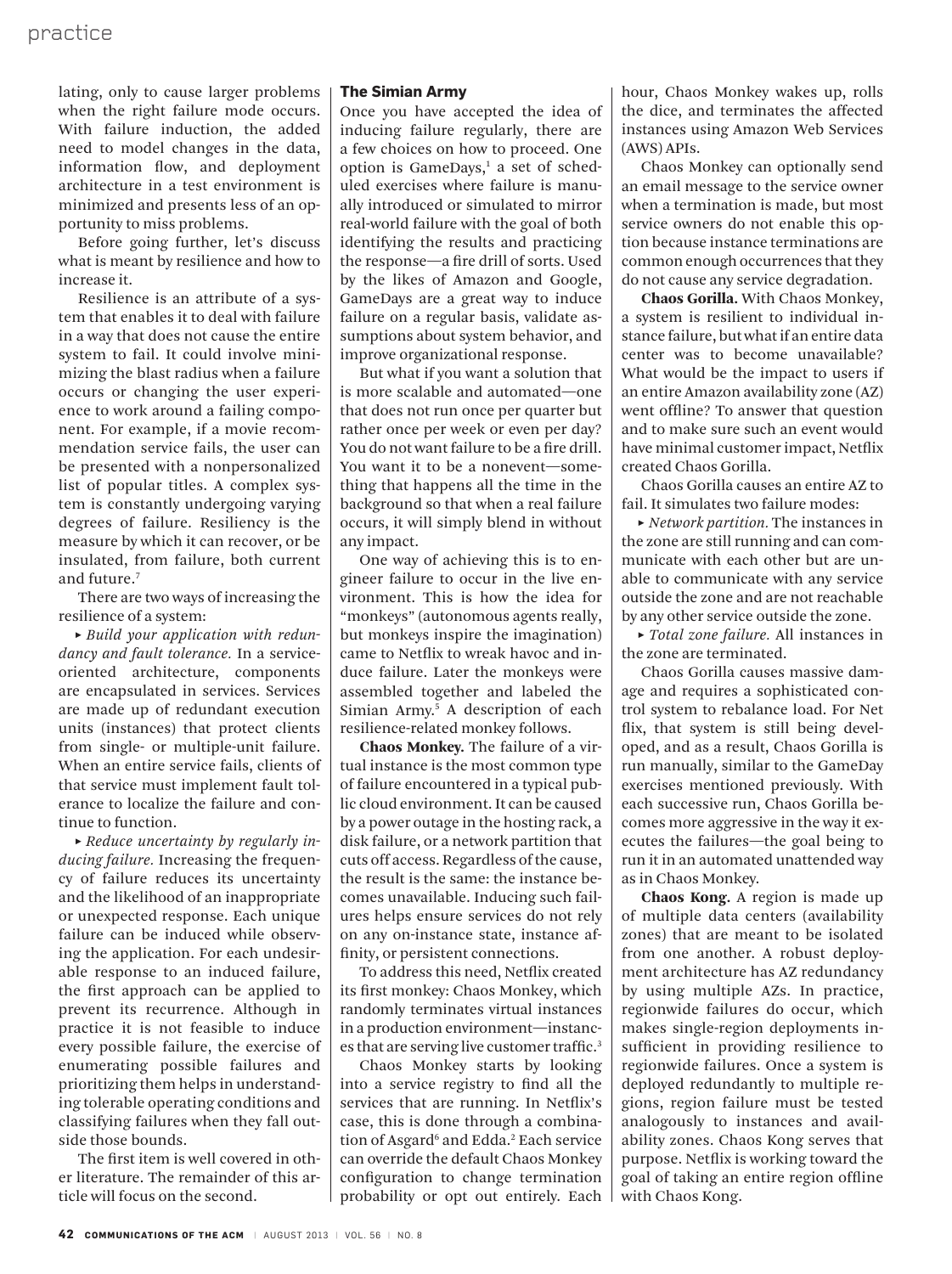Latency Monkey. Once Chaos Monkey is running and individual instance failure no longer has any impact, a new class of failures emerges. Dealing with instance failure is relatively easy: just terminate the bad instances and let new healthy instances take their places. Detecting when instances become unhealthy, but are still working, is more difficult, and having resilience to this failure mode is harder still. Error rates could become elevated, but the service could occasionally return success. The service could reply with successful responses, but latency could increase, causing timeouts.

What Netflix needed was a way of inducing failure that simulated partially healthy instances. Hence came the genesis of Latency Monkey, which induces artificial delays in the RESTful client-server communication layer to simulate service degradation and measures if upstream services respond appropriately. In addition, by creating very large delays, node downtime, or even an entire service downtime, can be simulated without physically bringing instances or services down. This can be particularly useful when testing the fault tolerance of a new service by simulating the failure of its dependencies, without making these dependencies unavailable to the rest of the system.

The remaining army. The rest of the Simian Army, including Janitor Monkey, takes care of upkeep and other miscellaneous tasks not directly related to availability. (For details, see http://techblog.netflix.com/2011/07/ netflix-simian-army.html.)

## **Monkey Training at Netflix**

While the Simian Army is a novel concept and may require a shift in perspective, it is not as difficult to implement as it initially appears. Understanding what Netflix went through is illustrative for others interested in following such a path.

Netflix is known for being bold in its rapid pursuit of innovation and high availability, but not to the point of callousness. It is careful to avoid any noticeable impact to customers from these failure-induction exercises. To minimize risk, Netflix takes the following steps when introducing a monkey:

1. With the new monkey in the test

# **A complex system is constantly undergoing varying degrees of failure. Resiliency is the measure by which it can recover, or be insulated, from failure, both current and future.**

environment, engineers observe the user experience. The goal is to have negligible or zero impact on the customer. If the engineers see any adverse results, then they make the necessary code changes to prevent recurrence. This step is repeated as many times as necessary until no adverse user experience is observed.

2. Once no adverse results are observed in the test environment, the new monkey is enabled in the production environment. Initially, the new monkey is run in opt-in mode. One or more services are selected to run the new monkey against, having already been run in the test environment. The new monkey runs for a few months in this mode, opting in new services over time.

3. After many services have opted in, the new monkey graduates to opt-out mode, in which all services are potential targets for the new monkey. If a service is placed in an opt-out list, the monkey avoids it.

4. The opt-out list is periodically reviewed for each monkey, and service owners are encouraged to remove their services from the list. The platform and monkey are improved to increase adoption and address reasons for opting out.

## **The Importance of Observability**

No discussion of resilience would be complete without highlighting the important role of monitoring. *Monitoring* here means the ability to observe and, optionally, signal an alarm on the external and internal states of the system and its components. In the context of failure induction and resilience, monitoring is important for two reasons:

**˲** During a real, nonsimulated customer-impacting event, it is important to stabilize the system and eliminate customer impact as quickly as possible. Any automation that causes additional failure must be stopped during this time. Failing to do so can cause Chaos Monkey, Latency Monkey, and the other simians to further weaken an already unhealthy system, causing even greater adverse end-user impact. The ability to observe and detect customer-impacting service degradation is an important prerequisite to building and enabling automation that causes failure.